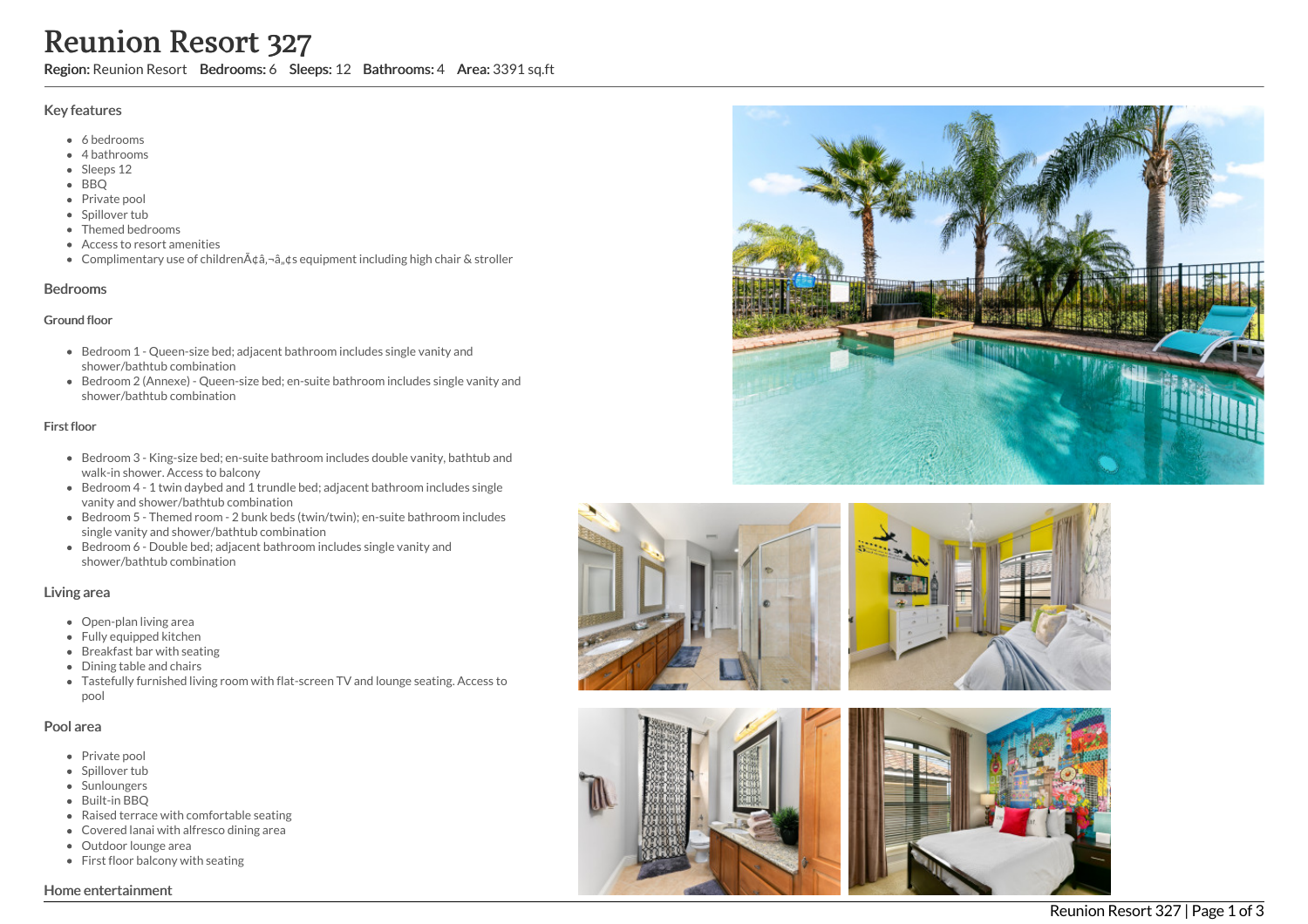- Flat-screen TVs in living area and all bedrooms
- Upstairs loft area with flat-screen TV and pool table

#### General

- Air conditioning throughout
- Complimentary wifi
- Bedding and towels included
- Private parking

# Laundry room

- Washer and dryer
- Iron and ironing board

# Children's equipment

- High chair (complimentary)
- Stroller (complimentary)
- Pack and play (complimentary)
- Crib (available for hire)

## Places of interest

- Golf course 1 mile
- Supermarket 1 mile
- Shopping mall 2 miles
- Disney World 6 miles
- Seaworld 15 miles
- Universal Studios 21 miles
- Legoland 25 miles
- Airport 27 miles
- Beaches 75 miles